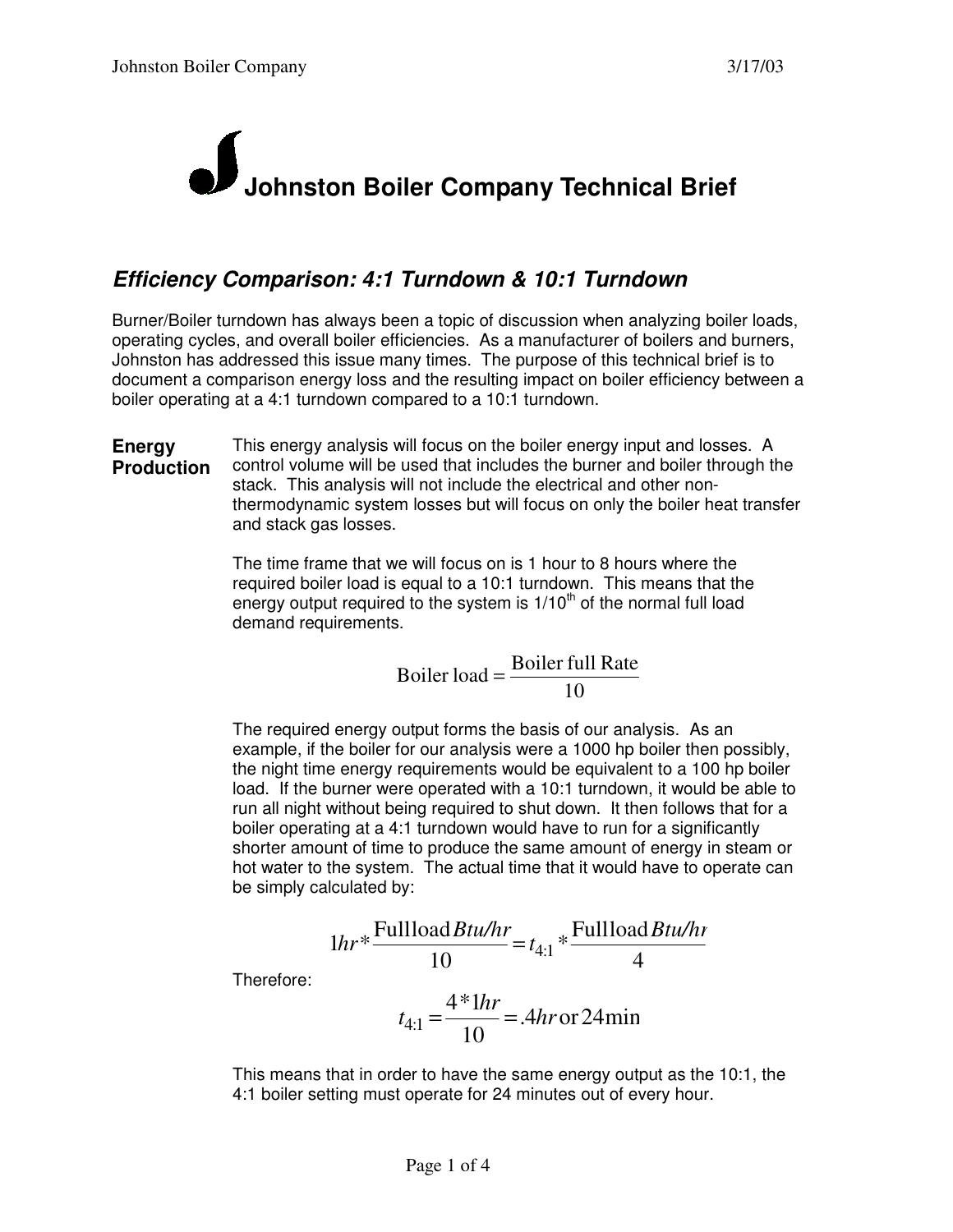For this analysis, the effects of convection and radiation have been neglected because they will be constant for each boiler. Assuming that the boiler operation requires a specified outlet temperature for the water (or steam) the boiler shell temperature would be constant and the resulting energy loss equal over for this comparison.

**Stack Gas Analysis** A Stack gas analysis will be used to evaluate the energy lost during operation for both the 4:1 and the 10:1 operational modes. In the ASME PTC-4 code, the methodology for obtaining the Higher Heating Value (HHV), the combustion products at various  $O<sub>2</sub>$  levels, and the enthalpy of the mixtures. The enthalpy is calculated for the mixtures using the JANAF tables. The enthalpy is the basis for this evaluation. By knowing how much enthalpy (or internal energy of a gas mixture), a calculation can be done to evaluate how much energy was put left in the flue gas as it left the boiler. This is done with the following simple equation:

 $Stack Loss = \dot{m} ( h_{out} - h_{in} )$ 

When operating the boiler at any load, the unrecovered energy can be calculated through this equation.

Prior to starting the burner, the pre-purge cycle requires the fan to push at a minimum 4 air changes through the furnace. During this time there is no heat being added to the system. However, as the air travels through the pressure vessel, it picks up heat from the boiler and energy is removed from the system. With the use of the JANAF tables and the above equation, that amount of energy lost can be calculated.

Similarly, the post purge cycle also forces air through the pressure vessel and this energy loss can be calculated in the same manner.

**Operational Differences** An important difference to note between firing at a 10:1 turndown vs. a 4:1 turndown is that the amount of excess air typically used increases dramatically at higher turndown ratios. This is done to maintain good mixing at the burner front and to keep the firing head equipment cool. Flue gas  $O<sub>2</sub>$  concentrations used in this analysis were 9% and 5% for the 10:1 and 4:1 turndown cases. It should be noted that often the boilers can be set up for lower  $O<sub>2</sub>$  levels, especially at 4:1 and if this is done the resulting energy savings can be even more pronounced.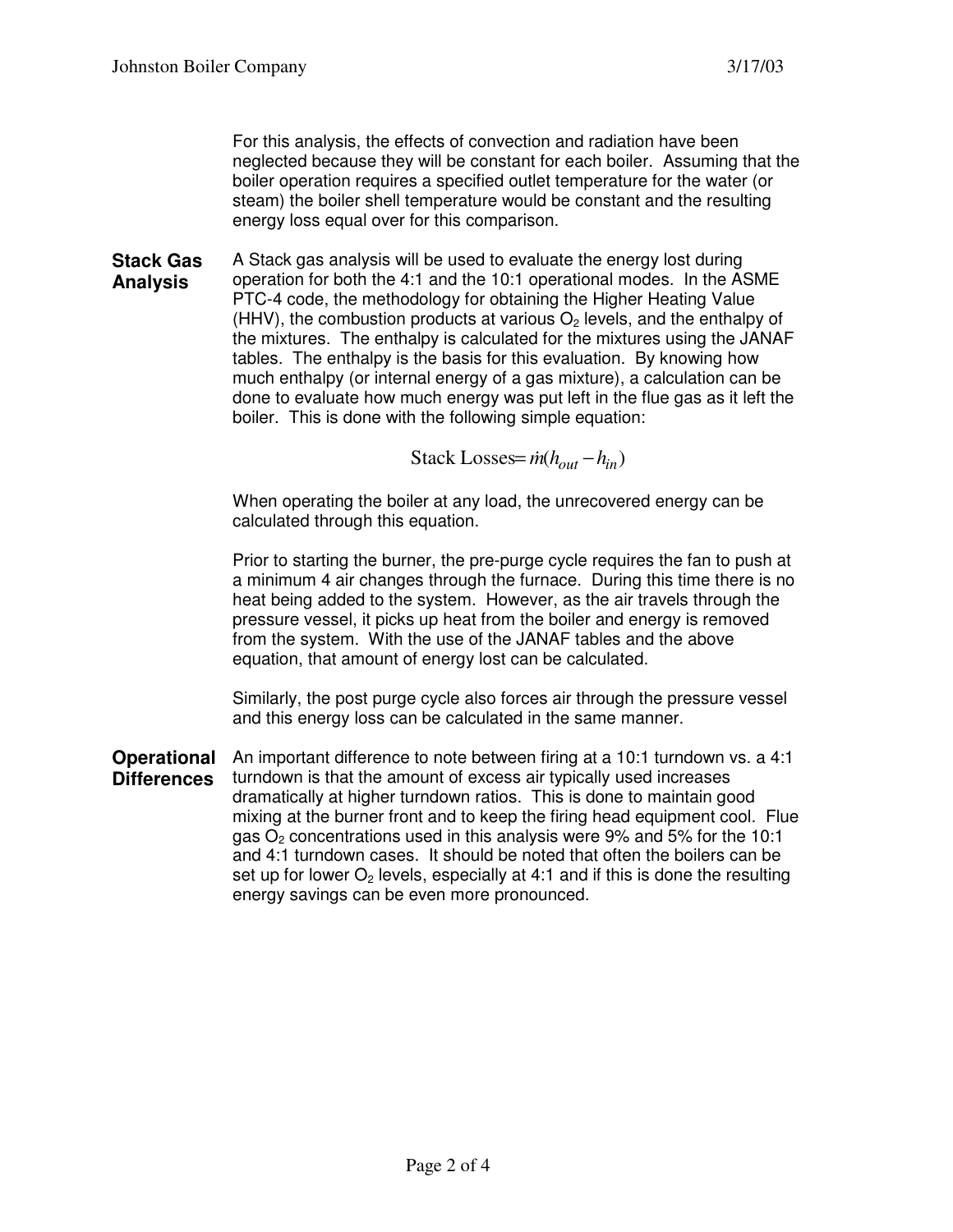**Study Case** For this paper, we chose a 750 hp firetube water heater firing natural gas. The water heater represents a best case scenario for the heat loss analysis because the stack temperatures for typical operation are much lower than for steam boiler applications. Steam boiler applications will produce an even greater difference between 4:1 operation and 10:1 operation because of the higher stack temperatures.

> The water heater outlet temperature was set at 220 °F and the corresponding stack gas outlet temperature is approximately 251 °F at high fire. To calculate exit gas temperatures at the 10:1 turndown, 4:1 turndown, pre-purge and post-purge cases, Johnston Boiler Company's proprietary heat transfer programs were used.

| Key               | Purge times:            |                        |
|-------------------|-------------------------|------------------------|
| <b>Parameters</b> | Pre-Purge<br>Post-Purge | 1 Minute<br>15 Seconds |

Exit Gas Temperature During Purge Times 220 °F Exit Gas Temperature 4:1 230 °F Exit Gas Temperature 10:1 224 °F

% Excess Air Levels High Fire 15% 4:1 28%

**Results** The results are shown in the following Figures

10:1 70%



Figure 1 Stack Gas Energy Loss Over a One Hour Time Period